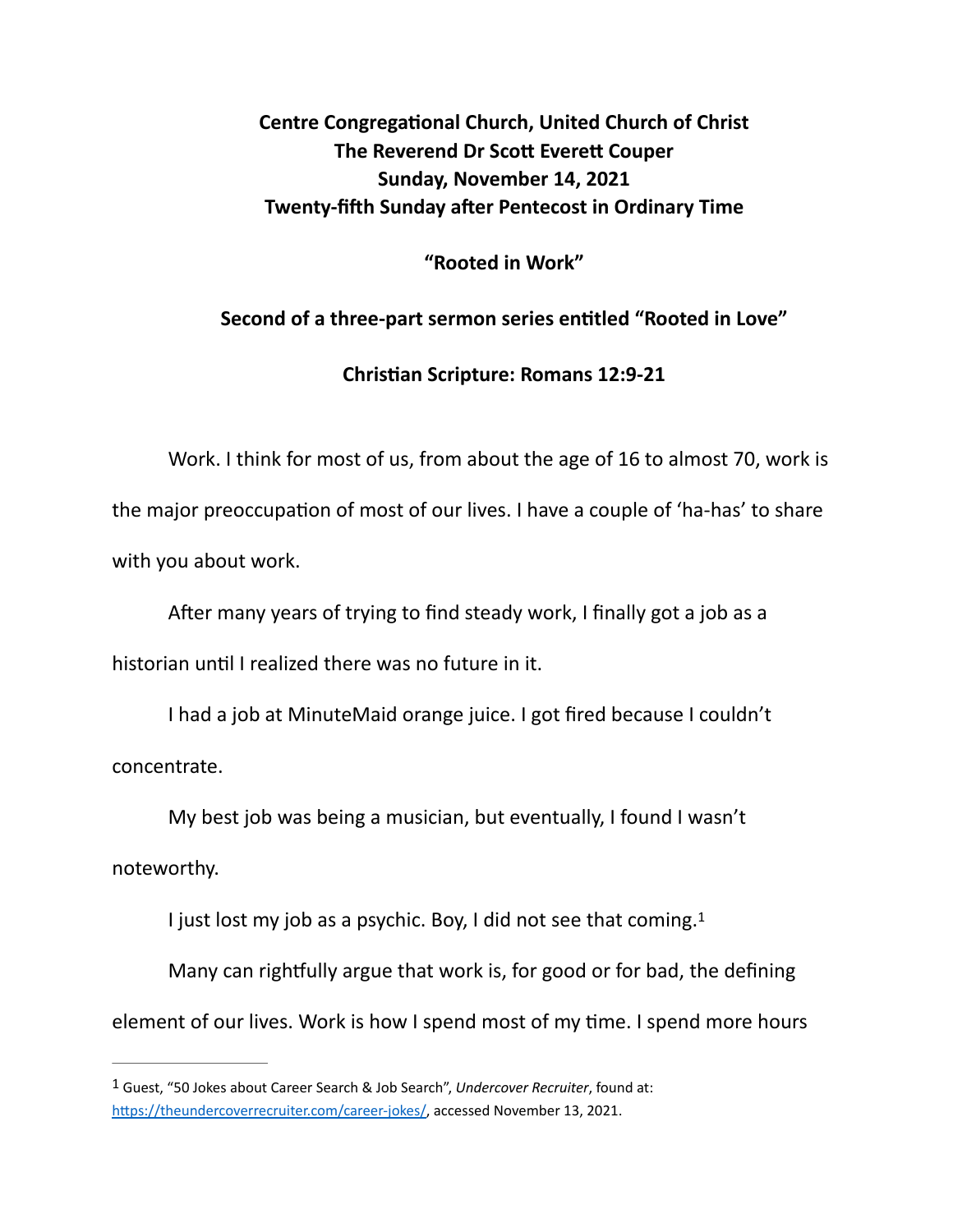working than sleeping, more time working than spending time with my family, and more time working than 'worshiping' (be it in prayer, silence, meditation, or services). In terms of recreation, I only watch a couple hours of sport and run for about six or seven hours a week. I spend more of my year working than on vacation, that's for sure.

<span id="page-1-2"></span>I would also argue that what is true for our lives is also true for our faith. In terms of practicing our faith, work is a chief means to glorify, praise, and enjoy God.<sup>[2](#page-1-0)</sup> It may seems strange for me to say, but most of our time at church is spent working, for good or bad. The industry of many of our members is astounding. Easily into their eighties, many of our members work as if they are employed by church. That is not necessarily lamentable. I believe we glorify God when we do that which God gifts us to do. When we work to fulfill God's will, we are stewards of that which God had given us[.](#page-1-1)<sup>[3](#page-1-1)</sup> Peter's carpentry skills and fixing windows are as much a gift of God as his financial resources. Nan's gift of administration and nurturing children is as much a gift from God as her financial resources. Heidi's horticultural prowess is a as much a gift from God as her financial resources. Sometimes we think we are stewards of only financial resources – we will speak of

<span id="page-1-3"></span><span id="page-1-1"></span><span id="page-1-0"></span><sup>&</sup>lt;sup>[2](#page-1-2)</sup> "Glorifying God in Our Work", taken from Mark D. Roberts, *Life for Leaders*, a Devotional Resource of the DePree Leadership Center at Fuller Theological Seminary, Sermon Illustrations, The Pastor's Workshop, found at: https://thepastorsworkshop.com/sermon-illustrations-2/sermon-illustrations-work/, accessed November 13, 2021.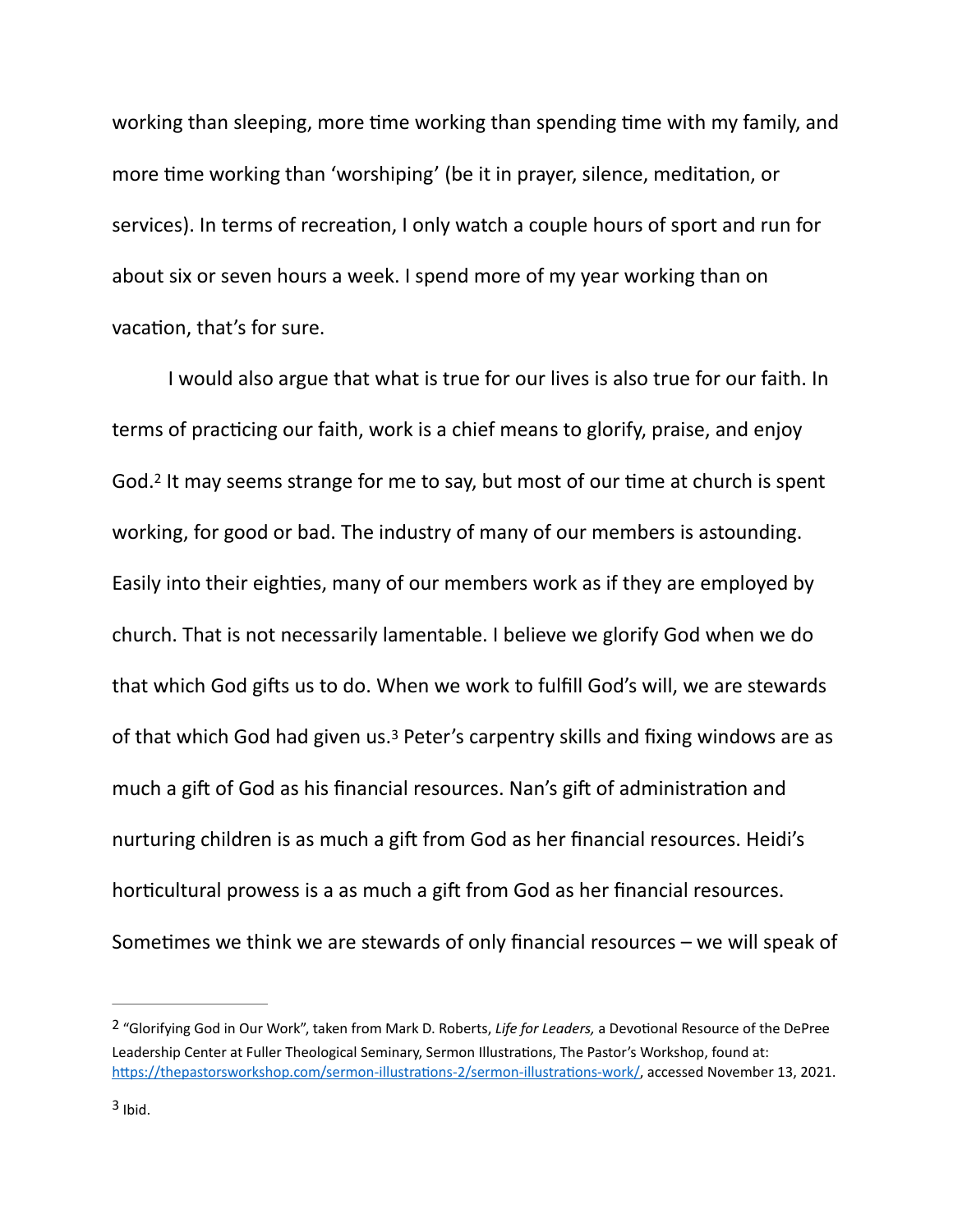this next week. But more often than not within the context of ministry, we are stewards of time and talents that should be measured and dispensed wisely to the glory of God.

Within the context of church, work can be a double-edged sword. I believe work requires two things: energy and fulfillment. Often in church one or both of these ingredients are missing. We can often feel obligated to work in the church but not feel spiritually nourished. When this happens, our tank runs dry. We feel emptied and burnt-out. This is why worship, prayer, and silence are so important. These things replenish us. Often church work becomes almost entirely, administration, budgets, and meetings. Paul Nickerson reminds us that while these are needed, we must be careful that 'bureaucracy' is not the work of the church. When work is only bureaucracy, there is little fulfillment, little pleasure, and it does not reflect the gifts and talents that God provides us  $-$  unless you are those rare few like Anne with figures and Bill with parliamentary rules.

We began this series by focusing on wisdom. Wisdom concentrates on discerning what work we do to God's glory. Next week, we will examine wealth. Wealth funds or fuels our work. It remains that being 'Rooted in Work' is our primary condition in the church.

This coming week, I would like you to really pray and meditate on Pope Francis' quote printed on your service order. "You pray for the hungry. Then you